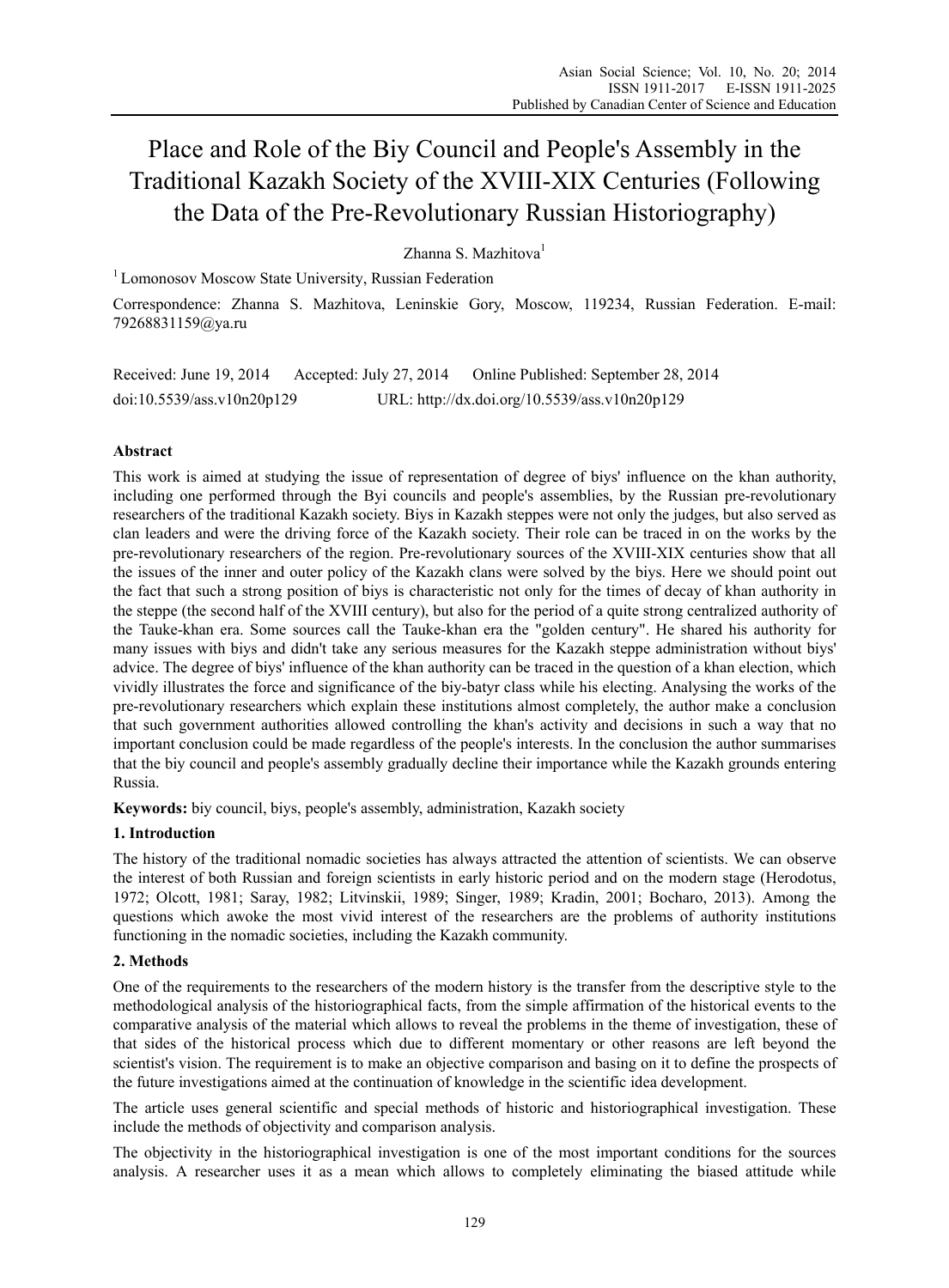interpreting and evaluating facts. As a consequence, the principle of objectivity gives a researcher an opportunity to fully study the historic processes and phenomena, which lead to the authentic scientific results.

One of the main methods, used by the author of this article, is the method of comparative analysis. This method leads to the mutual benefit for the society as well as to the development of the history on new bases. This is connected with the fact that one and the same questions of the historic development of Russia and Kazakhstan (such as biys institution), as well as the problem of Kazakhstan's annexation to Russia, Russian-Kazakh relationships and so on have different interpretations and forms of expression both in Russia and Kazakhstan. Despite this fact, due to the commonality of the historical development of our nations it is time to create new ways of common development, new values, and new sense-containing guides. It should be added that the historical comparativism, while pointing out types of social organisation, peculiarities of culture, management, social structure, uses the general and the particular, dialogue and polylogue, analogies and parallels which allows to completely study the object and reveal its diversity.

One of the forms of performing legislative authority on the territory of the Kazakh steppes in the pre-revolutionary period was the so-called biy councils, which played an important role in the life of the traditional Kazakh society. Let us stop on the characteristic features of this authority institution, which are found in the pre-revolutionary historical literature. We didn't found a specific works devoted to the study of the biy council. But this subject was (directly or indirectly) touched in the context of investigations of biys activity and functions (judicial, administrative, military, diplomatic etc.), "Zhety Zhargy" legislative provisions by Tauke-khan and general characteristics of the Kazakh society of the XVIII-XIX centuries.

#### **3. Results**

The conclusions and results of the historiographical investigation, conducted within the framework of this work, are of both theoretical and practical character. Scientific-theoretical problems and working-outs, described in the article, will be the basis for the further investigative activity of the author. Moreover, these materials can be used for writing special and general works on history of the Kazakh society, Russian-Kazakh relations in the pre-revolutionary period.

#### **4. Discussion**

One of the first scientists who paid attention to this authority institution in the Kazakh steppe was A. I. Tevkelev. He wrote: "In the Middle Horde didn't see khans, sultans and officers, and in May they have council where khans, sultans and honorable officers are present, and I will see then this day of May 1732" (Red Archive, 1936). Using this short statement it is difficult to define issues which were discussed on such meetings, but indirect statements of the fact that such meetings were of "battle-council" format (Fuchs, 2008) allows us to suppose that one of the main questions of such forums were the questions of the war and peace, territorial arrangement, extension of pastures which were vital for the nomads who were engaged in extensive cattle breeding.

It is difficult to speak of the yearly quantity of such meetings since the sources show different numbers: from one to three. Famous geographer and traveller P. S. Pallas pointed out three such meetings per year: "Te Khan of the borderline Small Kirghiz Horde which delivers a certain payment from the Russian Empire has little power over his free people. As many people obey him, as they can buy by his wealth and gifts. He also has no right to judge them; but every year there are three councils of statesmen from every family and generation, this council then solves the occurring quarrels" (Pallas, 1771). The existence of such council was described by N. Rychkov i his diary, who in 1771 visited khan stavka and saw the khan sitting among the statesmen and sending his advisor-statesmen to meet him (Rychkov, 1772).

According to the sources the permanent biy councils existed in khan stavkas and were not only of advisory nature but more of legislative one since during such meetings the main course of the state development were being determined. The council consisted of permanent and statutory councillors. Without their participation khan did not discuss important political questions. This tradition was established by the period of Tauke khan (1680-1715/18) and was strictly followed in the first half of the XVIII century when advises for the "councils right" became a common case. This statement is proved by the archive materials. Thus, in 1743 the sultan Abylay was back from Dzhungariya where he had been in captivity. "On the arrival of the Sultan Ablay the council stated that the next spring sultan Shygay, Bakak's son shall be given in amanat to Shaldan Chirin and thus he will replace Abulmambet's son" (Central State Archive of the Republic of Kazakhstan-CSA RK, F. 4).

If khan didn't take into account the biy's decisions, it triggered a protest of biys and statesmen. For example, biy of Zhagaubailinsk clan Serek-batyr sent his son to Abulkhair khan with the following message: "if the khan wishes to acquire the wellbeing and peace for himself and his nation, he is to give ear to his consent (italics are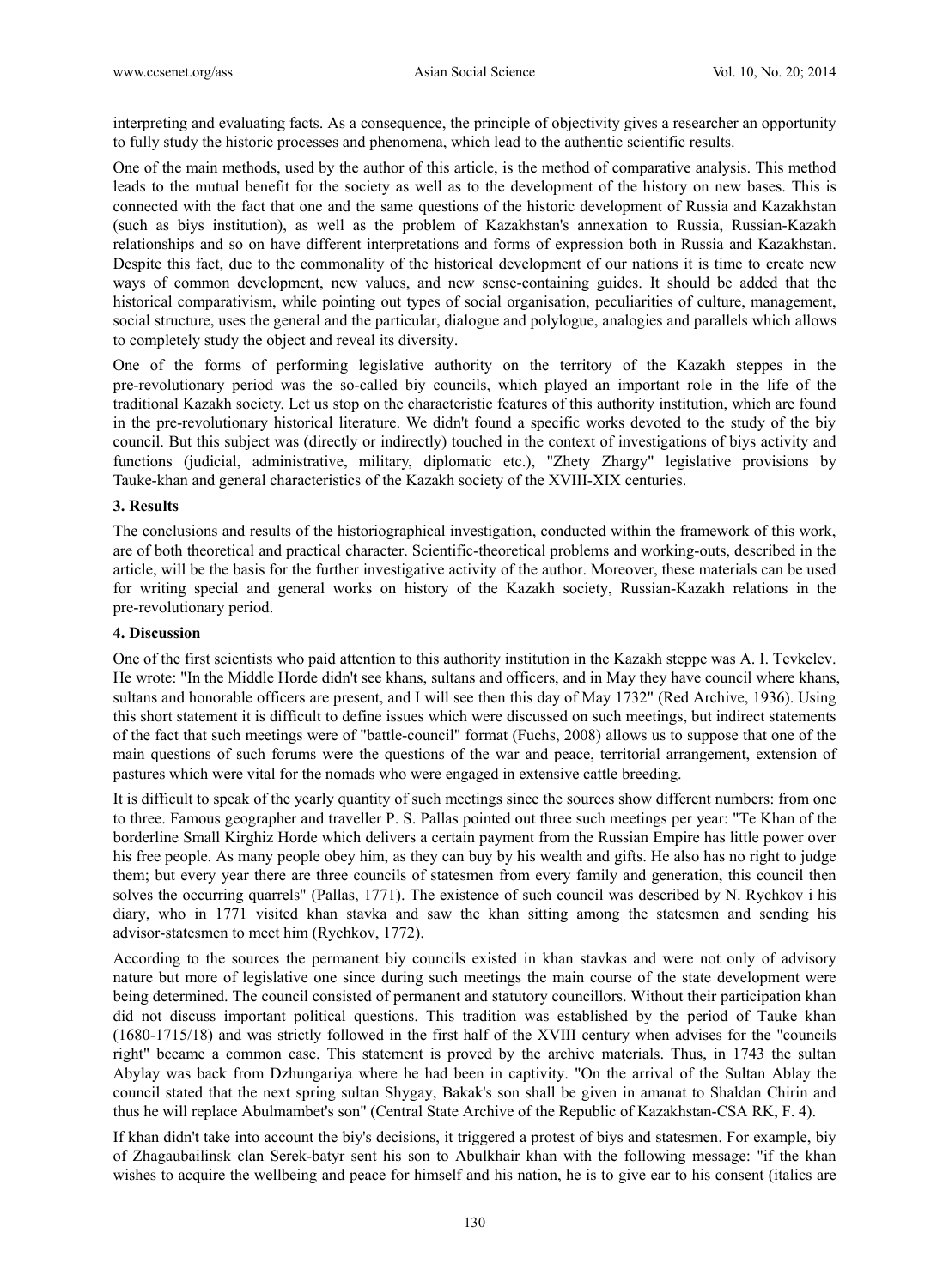mine-Zh. M.) And the translator Araslan, who is now by him is sent back to Orenburg" (CSA RK, F. 4). Biys and statesmen set a high value on their "right of advice". One of the many reasons of biys' opposition to the khan of the little juz Nuraly in the 80s of the XVIII century was the fact that the khan didn't admit this right of biys and statesmen while administrating the Kazakh juz.

The permanent council of biys during the reign of the khan was accompanied by the annual meetings of the nobility which performed the role of jüzs' representatives. According to some of the researchers (Ya. Gaverdovskiy, A. I. Levshyn and others) this tradition traces back to the era of Tauke khan. According to Y. Gaverdovskiy, it was Tauke khan who defined one autumn month for the general Kazakh meeting of the statesmen, sultans and the khan during which they were to solve all the social issues including the election of the khan. The author made some notices about the fact that such "the most important national assembly" was announced only during the war period, when delegating people's deputies to the Russian court and during the election. Everyone, who was present at the assembly had to have weapon, also the custom demanded that only the noble people and leaders of the families visited the assembly". The representatives of the clans were chosen in the following way: "Every aul and almost every family elected their authorised delegates and delegated them to the general council" (Kazakhstan History, 2007). Thus, at the beginning of the XIX century the Kazakh territories preserved the ancient institution of the congeneric organisation, which allowed the people to participate in the state administration in the questions which were urgent for the life of every community. Though people's participation was performed trough biys, statesmen and batyrs. "After the rejecting the authority of Khans the Kirghiz (the Kazakhs-Zh. M.) elected for managing their issues judges or biys, those were elected from the kirghiz environment, without considering their advantages" (Shangin, 1820).

Besides Ya. Gaverdovskiy, the Kazakh society was described by G. N. Spasskiy at the beginning of the XIX century. He considered that the khan authority in the Kazakh society was of hereditary nature, but the social acceptance of this authority was performed only after its execution according to the norms of the common law. For example, when electing Abylai khan, the great council was gathered, during which the process of a new khan election was performed in the presence of the great number of people. After the discussions of the biys and statesmen "the four of the noblest old men rose from their seats and raised him (the khan-Zh. M.) On their heads, and lowered him on his place" (Spasskiy, 1820). Unlike other authors, G. Spasskiy defined the summer months for the Kazakh general national assembly. In this time the khan and his honoured biys moved to the middle of the subjected territories and held a court and punishment. Pointing out the dependence of the common nomads on their rulers, the author marked them according to the degree of influence on people in the following manner: "Many of them were the ancestors in their aimags and had their names:" batyr, biy, sultan, khan" (Spasskiy, 1820). Here we should point out the fact that the Kazakh leader-the khan-takes the last place for his degree of influence.

This ranking order of the social powers could be the consequence of Spasskiy's inattentiveness of the lack of knowledge of the Kazakh society foundations. But the other researchers pointed out the insignificant role of the Khan comparing to that of the ancestor of the clans and divisions. For example, Savva Bolshoy, who was in thr Kazakh's captivity for some years, also noted: "They are slightly governed by their Khans, but they are ruled more by the wealthy comrades or by those with family" (Bolshoy, 1822). Similar description of the political constellation at the beginning of the XIX century was also made by the other researcher of the Kazakh region E. K. Meiendorf. He said: "The Kirghiz (the Kazakh-Zh. M.) Are governed by the statesmen, fathers of the families, begs, begadirs, sultas and khans" (Meiendorf, 1826). As we can see from this abstract, the khans took by that time the last place at the hierarchy of political positions. This speaks of the severe crisis of the khan authority of that period. Moreover, in his work E. Meiendorf presented the words, which demonstrate the attitude of the common people to the khan authority and a biy authority. "One Kirghiz bek, a wealthy cunning man, the father of the large family, sang me once these words: "You want me to sing a song for you; well, I shall say that a poor but kind beg is worthier than the unhhonoured khan". These words represented his thought since he is an obvious enemy of the Kirghiz khan" (the Kazakh-Zh. M.) (Meiendorf, 1826).

The investigator of the Kazakh history A. I. Levshyn presents the text of the Code of Laws "Zhety Zhargy" according to which the supreme power of the Kazakh khanate was consolidated by the khan. A. Levshyn calls the period of Tauke khan reign "the golden century which is reminded of with a sigh" (Levshyn, 1832) since in that time the khan managed to unite the Kazakh clans and jüzs. But the administration of the general state issues was performed in cooperation with those who took the dominant position in the society. Obviously, this occurred because "The Khans themselves are afraid of the statesmen of the large families and try to make friends with them" (Levshyn, 1832).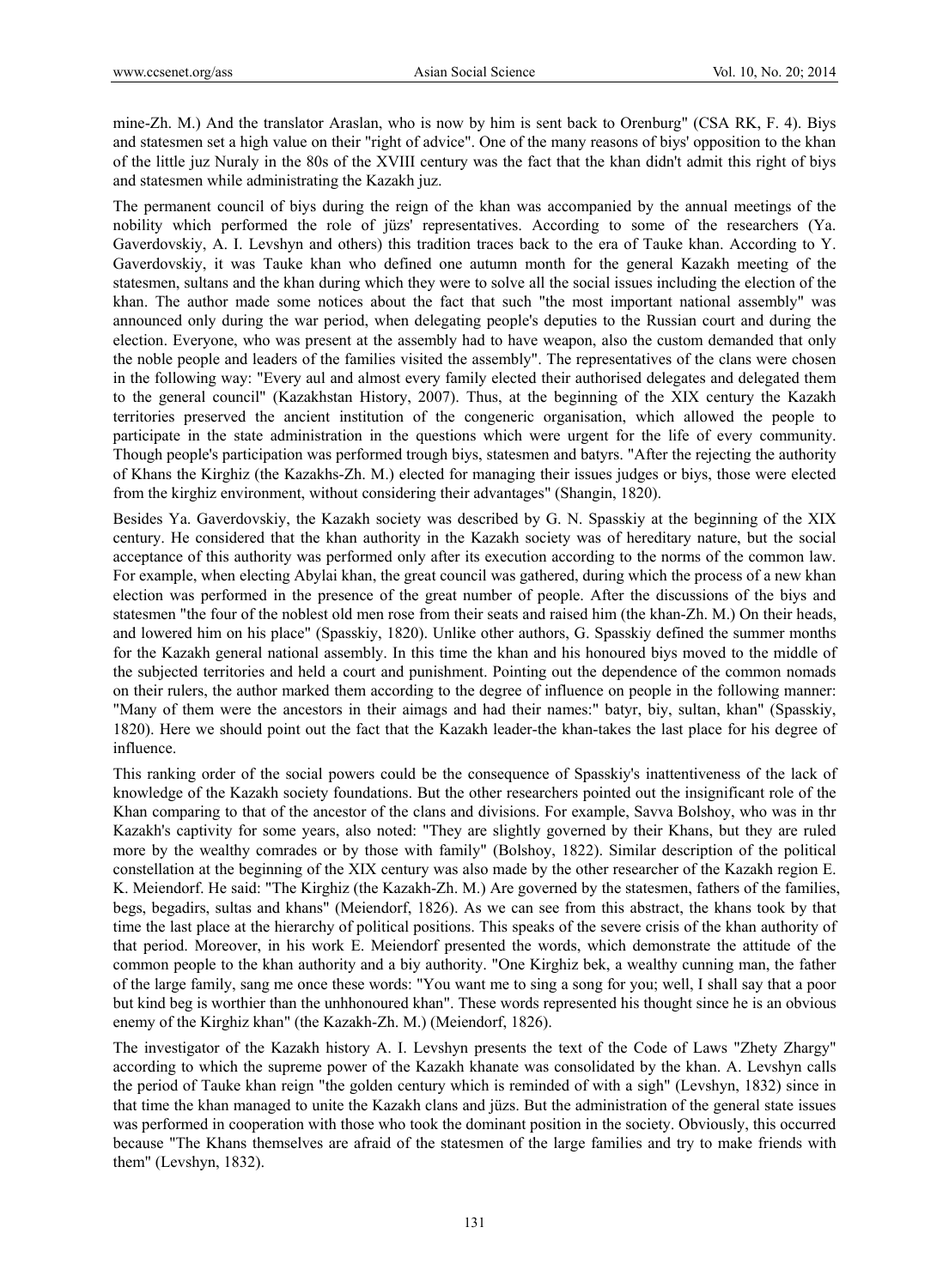The Code of Laws by Tauke-khan contained the scheme of the khanate management by sultans and tribal statesmen. Thus, the khan, sultans, statesmen and leaders of the clans every year were to assemble. This was made "in autumn, on one place in the middle of the steppe in order to discuss the problems of the people" (Levshyn, 1832). During the assemblies the participants shared their opinions, led discussions and provided reasons by means of which every clan was included into the khanate administration. Usually the notice of the call of assembly and its reasons were reported beforehand. That's why everyone arrived there having a certain goal and being ready to fight for his opinion till the end. A. Levshyn added the following note to this material: "The main orators, who every evening reported to their group about the results of the day and got to know the opinion of the group for the disputable questions" (Levshyn, 1832).

Biys, statesmen were the permanent advisers of the khan during the assemblies, pointed out V. V. Veliaminov-Zernov (Veliaminov-Zernov, 1853). This was also described by L. L. Meier. In his opinion, any question in the Kazakh society needed to be solved collectively and could depend on the will and wish of one person, be it the khan or a common nomad. "That's why khans could not act independently both in private and social issues, but they were always more or less dependent on biys and famous batyrs of people" (Meier, 1865). In his opinion, in order to solve disputable questions the people's assembly was called. During this assembly a person without any weapon didn't have the vote. This assembly was the last resort in administrating of the nomadic communities. At such assemblies the nobility of the clan was of no significance, the moral qualities of the participants were of crucial importance. If a participant, being wealthy, brave and clever could not solve "the most difficult disputes, he was of no importance for his people" (Meier, 1865).

According to the sources, the content of the Khan assembly was numerous. Besides biys it included statesmen, sultans, and other noble representatives of the big clans. The position of every participant of the council corresponded to the position taken by his clan in the family tree model of the Kazakh nation. The sources pointed out the presence of the clans' representatives in the council under different names-"nak", "nakibami", "khanyn-nagy". The materials of the common law, which were collected and systematised by L. F. Ballyuzek and sultan Seidalinym, had the following statement, which speaks about these institutions: "In the case of emergencies for meetings ad in order to keep people in the proper obedience to khan, two or three authoritative persons were assigned to the khan from the most numerous clan. They were called "khanyn-nagy" or "khak", i.e. khan's assistant. They served as a permanent army of the khan, since the whole people of their numerous clans were by them, should they call people" (Ballyuzek, 1871).

Thus, the importance of biys-advisers' role at khan's reign is undoubted. The political structure of the society is a pyramid. The peak of this pyramid is occupied by the khan; he is supported by his advisers, who relied upon common people, the nomads, while performing their actions. Here we can observe a direct dependence which allows us to make the following conclusions. First of all, the pyramid construction was built using the forces of the common nomads, who were the real power, and potential which supported the authority of the clan communities' representatives-statesmen, biys and batyrs, who, in their turn, served as the basis and the guarantor of the khan's power. The strength of the power of the clans' nobility and, consequently, the khan's power depended on the size of the subjected clans. Secondly, the real power of the biys, clan leaders served as a guarantor of the khan's power, but, on the other hand, was the limiting factor of the khan's ambitious pursuits. And, if the khan's plans concerning the strengthening of his power cut across with the opinions of the clan leaders, the conflict in the form of clan pyramid destruction was inevitable. This could lead to the fall of the khan authority. Thirdly, this dependence was mutually beneficial since the khan's military functions allowed him to broaden his territories and the lower steps of this structure were very interested in that. Any failure of this system, consisting of the three chains, led to the destruction of the whole system, that's why every chain strictly followed the correct work of its components under the conditions of meritocracy. And finally, fourthly, the biys council allowed controlling the khan's activity in the sense that any important decision can be made in spite of the national interests.

We didn't find any other nation-wide permanent council, except the above mentioned, in the sources. The authors notice that during the autumn-spring period there were the meeting of the noble people, during which all the vitally important social questions were solved, such as: camping ground places, serious inter-clan disputes, questions of war and peace etc. In the works by N. I. Grodekov we can find the information about the fact that these meetings took place on the certain spot, on the Martube hill, in the Sairama Mountains. The questions, discussed during the meeting were as follows: where to spend summer, where to spend winter, "how to achieve calm", how to carry on war (Grodekov, 1889).

The general-lieutenant and ethnographer and the specialist in the Kazakh common law A. K. Geins wrote about the influence of the people's assemblies on the Kazakh's life. During his working trips in the Kazakh steppes and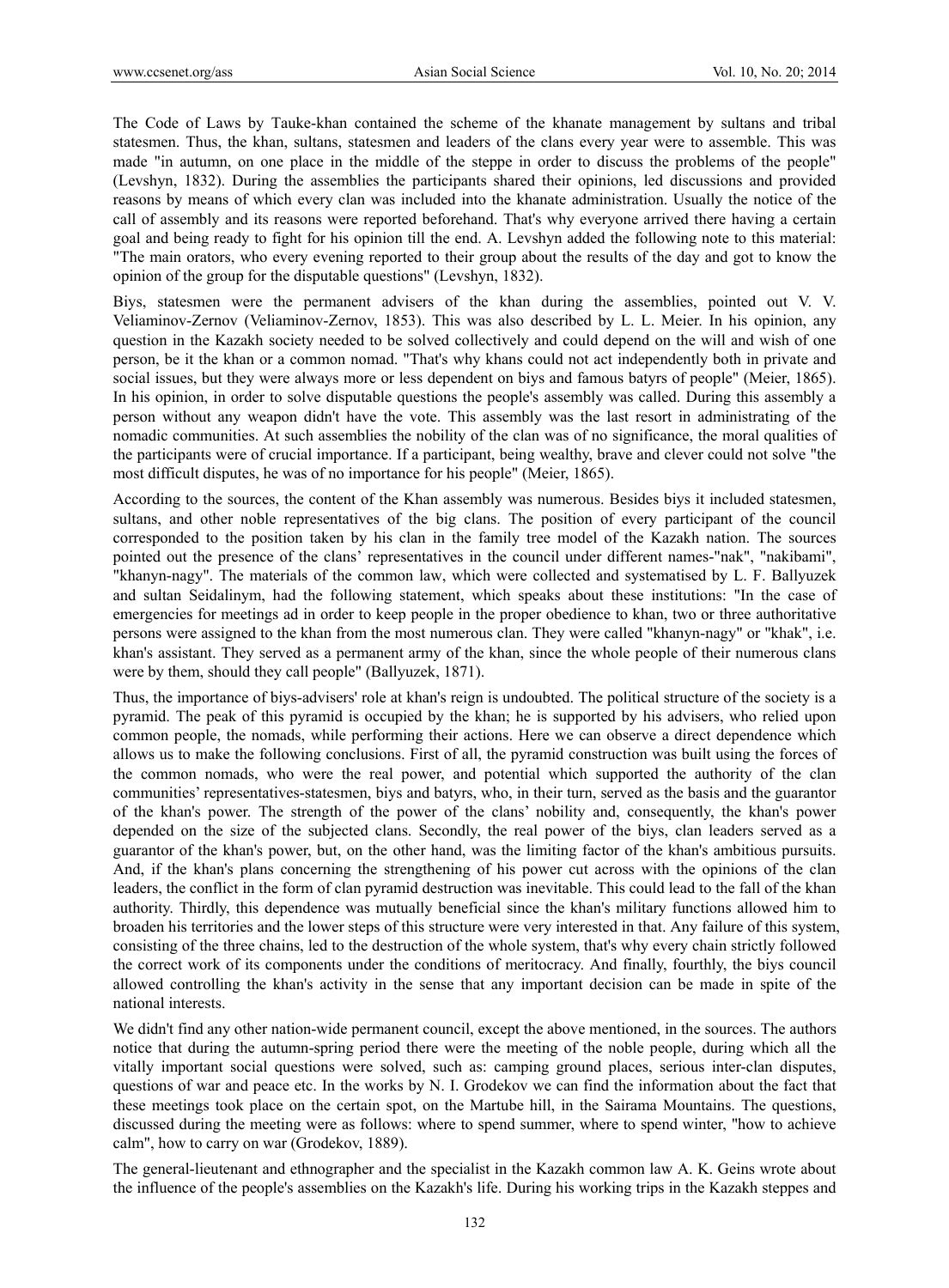gathering the material of the unwritten Kazakh law he pointed out that the Kazakh were governed by their own laws or customs which once were gathered by Tauke khan. In the middle of the XIX century due to the administrative reforms which were performed by Russia on the Kazakh territory, these laws lost their power though they remained in the people's memory as "their own feelings and wishes" (Geins, 1897, p. 69). Pointing out the importance of the chosen beginning, A. Geins wrote that all the daily social routine was discussed during the people's assemblies. Together with such people's assemblies the author describes another form of the national will expression-these are "the most important national assemblies", which agenda included the questions of war and peace, deputies' delegations to the Court and khans election. While calling this assembly every aul had to elect the most authorized delegates, who were delegated to the assembly, those in the course of time the cohort of the participants "due to the self-will and riot which are characteristic for the Kirghiz (the KAzakh-Zh. M.) Was changed, everyone who had the wish could take place in such assemblies" (Geins, 1897, p. 94).

The previous authors didn't mention the geographic position of the assembly of the Kazakh nobility, or mentioned the southern borders of the Kazakh jüzs, as for example N. I. Grodekov. But A. K. Geins noted that the place of the general assembly of the deputies was the Russian border "in order the Parliament could manage the choice" (Geins, 1897, p. 94). Change of the people's assembly location together with the intervention of the Russian authorities into the institution of the traditional elective origin was one of the main reasons of riots in the steppe. This violation of tradition, from the viewpoint of the researcher, dented confidence of Kazakh to the Russian government since "the authorities chose people who were hated by people and unreliable" (Geins, 1897, p. 95).

We see the gradual reduction of the nobility assembly role as the legislative body of the Kazakh steppe, especially in the border districts. This tendency was especially noted by A. K. Geins, who was sympathetic to the biys court and considered it as a legal institution of the Kazakh people. But we see the loss of authority not of the biy community, which still actively participated in all the spheres of life of its community, but of the khan, who became the puppet and an obedient tool of not only biys, statesmen and batyrs, but, first of all, of the official authorities. This fact evoked protests of biys and statesmen. But even in such a form, the elections always evoked discussions among the deputies, who (though indirectly) realized the importance of the new khan election. A. K. Geins noted: "The meetings were not always ended in one day. As soon as there was determined the fact of who would become the khan, all the participants of the council raised and raised the new khan on the white felt (Geins, 1897, p. 97).

The source data about the biy council and people's assemblies allowed us to draw a conclusion about the fact that these councils were a kind of the state institutions in the Kazakh society. The decisions made during these councils were of compulsory character. In most cases the minority subjected to the power and authority of the most representative clans and tribes; in the case of rejecting obedience the unsatisfied tribes had the opportunity to travel to the other regions which were not under the subjection of the members of this council. This could completely change the material basis of their nomadic economy and even lead to the death in the steppe as the result of the clan loneliness. Thus, the complaint was hardly expressed (if any) due to its non-beneficial conditions for both sides. This allows us to draw a conclusion about the fact that the biy and statesmen council had certain authoritative functions which gave them the opportunity not only to take definite vectors of movement of the Kazakh society, but also to observe their fulfillment up to the coercion.

The historian and ethnographer of the Kazakh region A. I. Dobromyslov wrote about the dependence of the Kazakh khans on the biy councils. He thought that most khans of the end of the XVII-the beginning of the XIX century depended on "the national leaders who was called atalyks. Besides atalyks, the khan was supported by the four advisers, chosen among the wealthy and authoritative people, who were called "nakibs". The khan could not solve his issues without their participation" (Dobromyslov, 1900. Turgaiskaya). A. I. Dobromyslov can be referred to those researchers who worked on the basis of the archive sources. Thus, for example, while studying the Russian-Kazakh relationships the scientist based upon the data of the Orenburg archive, which, in his opinion, fully developed this theme. In his works, which are the valuable historical-ethnographic data, we can find the information about the history of the Russian-Kazakh relationships appearing, as well as the data about the outer and inner political condition of the Kazakh khanates.

The materials of A. Dobromyslov depict the active role of the Kazakh biys in the relations of Russia and Kazakh khanates. Thus, for example, the scientist presents two letters of the Bokenbai batyr who was very authoritative in the Kozakh steppe. These letters were addressed to the Russian officials I. Kirillov and A. Tevkelev. In these letters he points out his readiness to faithfully serve to Russia and slightly notes the fact that the ambassadors were sent to the Orenburg administration and were captivated (Dobromyslov, 1900. Materials). We shhould also point out the fact that A. Dobromyslov did not include the khans' and sultans' letters into the selection of the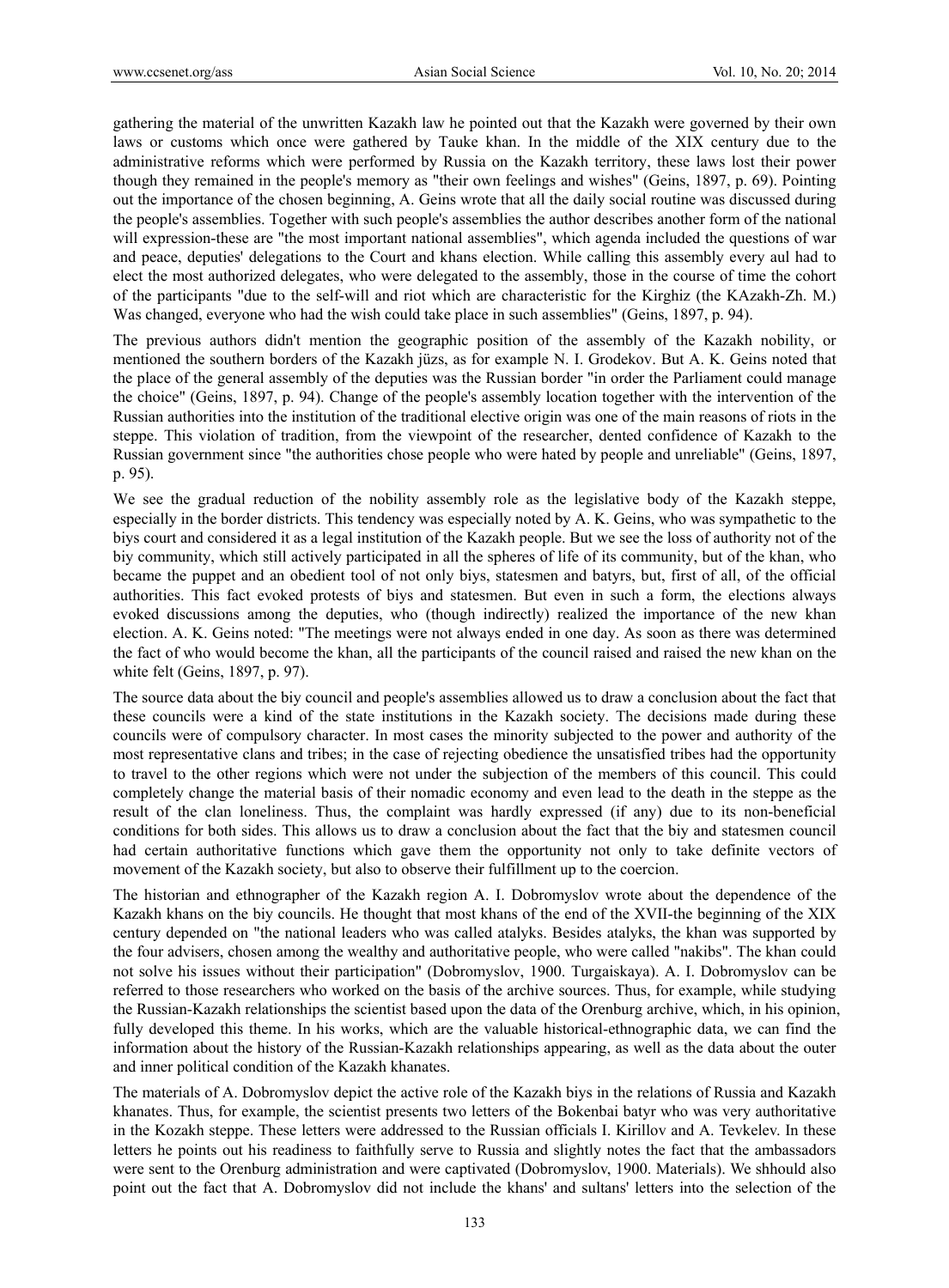documents for publication. We consider it as a wish to show the real political constellation in the Small Horde, the degree of influence and significance of those social groups which Russia should engage i negotiations and make priority in the further successful colonial movement in the region.

In the works of A. I. Dobromyslov we find the information about the national meeting of 1748 when after the killing of Abulkhair khan, his son Nuraly was to be elected as a khan. The scientist shortly described the custom of khan election and pointed out some peculiarities of this assembly: first of all, for the first time the people's assembly of this level is carried out with the participation of the Russian official authorities which were to legitimize the activity of this forum: "Gulyaev arrived in the khan stavka in the Karakush district on the 4th of September, 1748. Here he saw the arriving statesmen, biys and authoritative Kirghiz for who came to discuss the election of the new khan"; secondly, we can observe the tendency of change of the assembly format. Earlier the assembly gathered "usually all the people and they elected khan", and now for the first time the elections were carried out with the violation of the common Kazakh law, by means of inviting in stavka "only the noble biys, who were invited into the nomad tent, where the election took place, only by ten people from every clan" (Dobromyslov, 1900, p. 268. Turgaiskaya).

Together with this fact Dobromyslov pointed out the violations of the khan succession order, which, in his opinion, was of hereditary nature and changed due to the transfer of the authority through the collateral relationship ad not through the lateral one, which also contradicted to the foundations of the Kazakh society. Thus, such changes discredited the khan authority in the eyes of the nomadic society. Thhis led to its crisis and decay. The activity of the Orenburg Governor-General Baron O. A. Igelstrom aimed at elimination of the khan authority is considered by A. I. Dobromyslov as the consequence of the mentioned crisis. Moreover, during the carrying out of the reform an invitation for statesmen, biys and authoritative Kazakhs were sent (the first half of 1785). Its content was as follows: "to call a council in order to discuss the most important national issues, elimination of the khan and sultans" (Dobromyslov, 1901, p. 185). The leader of the council was Syrym Datov-the biy of baibaktin clan. Being an opponent of the khan authority and sultan clan, he pursued the people's assembly that the further existence of khans in the Horde is useless and offered the assembly to take the oath for the allegiancy the Russian empress. The assemblies dis so and promised to stop their robbery and invasion to the Russian frontiers as well as resume order in the Horde, but instead it demanded overthrowing of Nurali khan and forever elimination of the khan authority (Dobromyslov, 1901, pp. 185-1860).

It is known that the Igelstorm's reform failed due to some reasons, including the fact that he "having affected the long-term traditions of the Kirghiz (the Kazakh-Zh. M.) Administration brought new rules too quick and inconsistently" (Dobromyslov, 1901, p. 196). However this first political act concerning the overthrowing of the khan authority, which was headed by the group of biys and statesmen, had further consequences, including those of its elimination according with the reforms of the beginning of the XIX century. Finally, after the society's losing the khan authority, the tendencies of the gradual nation's forgetting of this institution. This allows the authors of the "road map" of the Russian Empire to draw the following: "The Kirghiz, who never knew the supreme power, which was impossible to be created in the free steppe, where the traditional form of authority belonged to the self-governing nation and its leaders, entered the steppe regions in the XIX century" (Russia, 1903).

#### **5. Conclusion**

Thus, the moving force on all the levels of the authority were biys-ancestor, who through the representative authorities such as biys and statesmen assemblies and meetings, played the role of the higher class in the state administration. Basing on the numerous relatives, who were the part of his nomadic community, the biys took place not only in the decision of all the outer, but also of the inner political life of the state. This was expressed in the khan election, which opposing to the opinions of some researchers, was not just a ceremony, but was the opportunity of the group of biys and statesmen to control the khan's actions.

The khan's influence and power were less than those of the authority of biys in the Kazakh society. Having no resources to control the actions of the biy group (such as army, enforcement mechanisms, punitive sanctions etc.) the khan was supported by the wish and will of the latter ones.

It should be noted that the above mentioned problem cannot be fully explored within the frameworks of this article. This fact makes us hope and be sure that there will be further successful work of the scientists concerning the problem of the authoritative institutions in the nomadic societies, including the Kazakh society.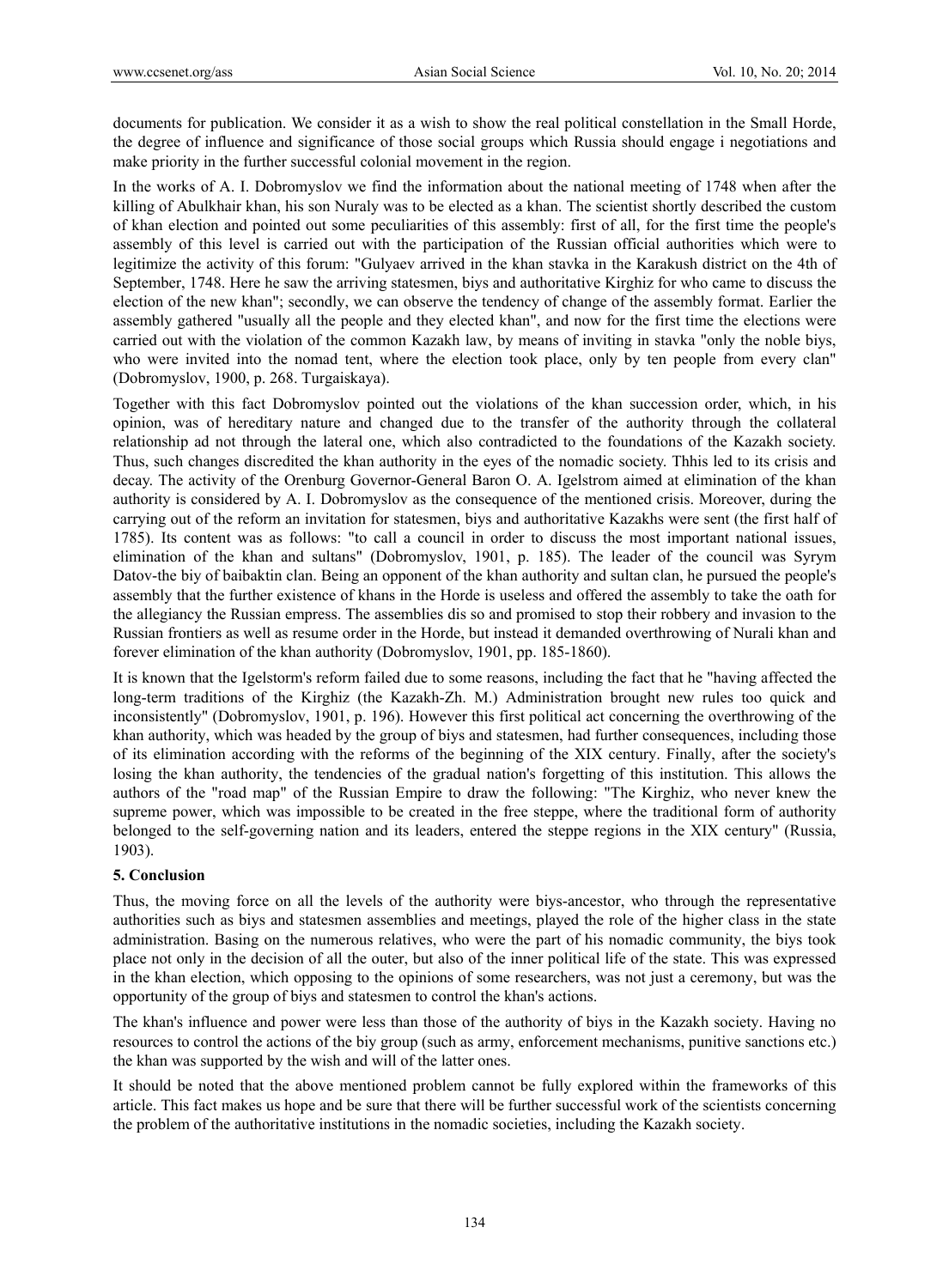#### **Acknowledgments**

We consider it necessary to emphasize that the research work of the author concerning the study of the biys institution in the traditional Kazakh society, was carried out with the financial assistance of the International Programme Centre "Bolashak" of the Republic of Kazakhstan, which assisted everyone who wants to raise his/her professional degree of qualification, as well as to get education in the leading world higher educational establishments. Appreciating the help of the Centre we hope that it will assist the author in his further scientific work of studying the Kazakh pre-revolutionary society.

#### **References**

- Ballyuzek, L. F. (1871). National customs, which were, or partially are the law in the Small Horde. *Notices of the Orenburg division of the IRGO, 2*, 162.
- Bocharov, V. V. (2013). Unwritten law: Anthropology of justice. St. Petersburg: Publishing house. *Academy of culture investigation*, 327.
- Bolshoy, S. (1822). Trips. Notes about the Kirghiz. *The Son of the Motherland, 35*, 59.
- *Central State Archive of the Republic of Kazakhstan*. F. 4. D. 57. 39.
- Dobromyslov, A. I. (1900a). Materials for the history of Russia. *Collection of orders ad other documents, concerning the administration and management of the Orenburg region 1734* (Vol. II, pp. 113-114). Orenburg.
- Dobromyslov, A. I. (1900b). Tergay region. Historical essay. *News of the Orenburg division of IRGO*, 15.
- Dobromyslov, A. I. (1901). Tergay region. Historical essay (Vol. I, ed. II, p. 185). *Orenburg: Typo-lithography of the Turgay Regional Administration*. Orenburg.
- Fuchs, S. L. (2008). *Essays of the history of Kazakh state and law in the XVIII and the first half of the XIX century*  (p. 269). Astana.
- Geins, A. K. (1897). *Kirghiz-Kaisaks* (Vol. 1). Collected papers of the literature works. St. Petersburg.

Grodekov, N. I. (1899). *The Kirghiz and Karakirghiz of the Syr-Dariya region* (p. 25). Judicial routine. Tashkent. Herodotus, (1972). *History* (p. 600). Moscow: Nauka.

- Kazakhstan's history in the Russian sources of XVI-XX centuries (Vol. 5, p. 389). (2007). Almaty: Daik-press.
- Kradin, N. N. (2001). *Political anthropology* (p. 213). Moscow: Ladomir.
- Levshyn, A. I. (1832). *Description of the Kirghiz-Kazakh or Kirghiz-Kasak hordes and steppes* (p. 170). Part 3. St. Petersburg.
- Litvinskii, B. A. (1989). *The Ecology of the Ancient Nomads of Soviet Central Asia and Kazakhstan* (pp. 61-72). In: Ecology and Empire: Nomads in the Cultural Evolution of the Old World. Los Angeles.
- Meier, L. L. (1865). *Materials for the Russian geography and statistics* (p. 257). Kirghiz steppe of the Orenburg administration. Social and private routine of the Kirghiz. St. Petersburg.
- Meindorf, E. K. (1826). Customs and traditions of the Kirghiz. Part 22. *North Archive, 16*, 271.
- Olcott, M. B. (1981). The Emergence of National Identity in Kazakhstah. *Canadian Review of Studies in Nationalism, 8*(2), 285-300.
- Pallas, P. S. (1771). *Trip to the different provinces of the Russian Empire* (Vol. 1, pp. 578-579). St. Petersburg.
- Report of A. Tevkelev to the Foreign Affairs Board of January 5, 1732. (1936). *Red Archive, 5*(78), 202.
- Rychkov, N. P. (1772). *Daily notes of the trip by the captain Nikolay Rychkov in the Kirghiz-Kasak steppe of 1771*  (p. 369). St. Petersburg.
- Saray, M. (1982). The Russian Conquest of Central Asia. *Central Asia Survey, 1*(2/3), 1-31. http://dx.doi.org/10. 1080/02634938208400394
- Semenov, V. P. (1903). Russia. Complete geographical description of our Motherland. *Reference and road book for the Russian people* (Vol. 18, p. 285). Kirghiz region. St. Petersburg.
- Shangin, I. P. (1820). Abstracts from the description of the travelling to the Kirghiz steppe in 1816. *Siberian Messenger, 9*, 120.
- Singer, A. (1989). *Contemporary Khanates: Compromises Adopted by Kazakh and Kirghiz Leaders. Ecology and*